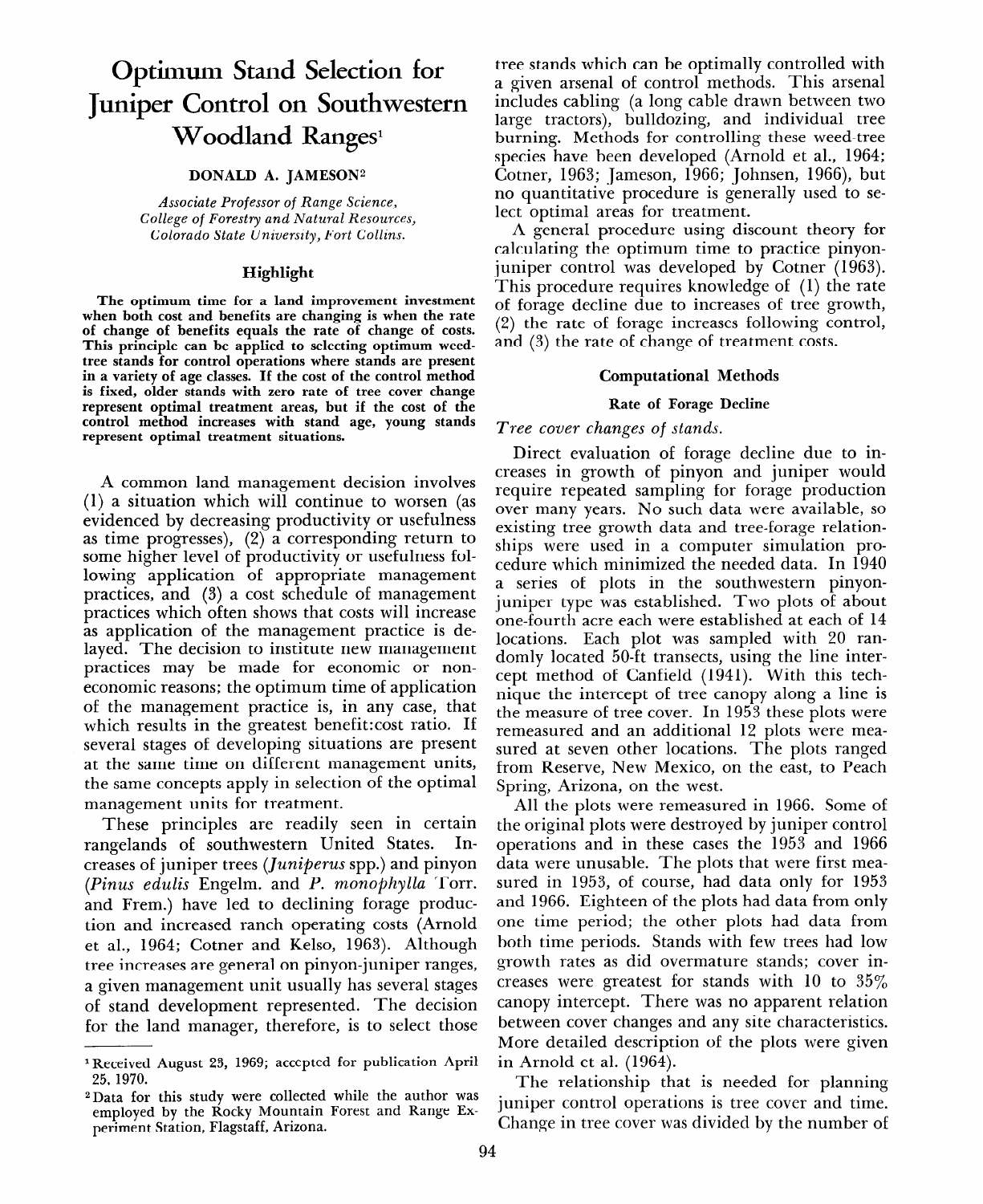

**FIG. 1. Average canopy-time and herbage production-time relationships for three sites of the southwestern pinyon-juniper**  type.

years between measurements to calculate the change in tree cover per year:

$$
\Delta C = \frac{C_{i+t} - C_i}{t} \tag{1}
$$

where  $\Delta C$  is the annual cover change;  $C_i$  is cover at the first measurement time,  $C_{i+t}$  is the cover at the second measurement time, and t is the number of years between measurements.

The data on cover changes fell into three populations as follows:

| Percent tree cover | Annual cover change $(\Delta C)$ |                           |  |
|--------------------|----------------------------------|---------------------------|--|
| $(C_i)$            | Mean                             | <b>Standard deviation</b> |  |
| 91                 | 0.1227                           | 0.0879                    |  |
| $1 - 3$            | .2493                            | .1173                     |  |
| $\mathbb{R}^2$     | 4197                             | .3767                     |  |

Pseudo-random numbers were converted to normally distributed populations with means and standard deviations the same as the appropriate population of annual cover change. The annual cover change for each year was then added to existing cover to build up cover-time data for a 250 year period. For any year n, the tree cover was, therefore

$$
C_n = \sum_{i=1}^n \Delta C_i \tag{2}
$$

Many synthetic cover-time tables were developed to examine the effects of different random samples. An average of 10 of the synthetic stands is presented in Figure 1; many other runs were used to determine the effects of changing various input parameters such as mean annual tree cover change.

# *Growth patterns of individual trees and individual tree treatments.*

Although costs of some broadcast methods of treatment can be adequately related to a wholesale expression of the stand growth such as percent cover, individual tree treatments such as bulldozing and individual tree burning require an accounting of individual trees. Such individual tree data were available for this study (Jameson, 1965). The data consisted of over 500 individual tree heights and crown diameters taken in 1938, 1948, and 1958 at a study plot located 25 miles north of Flagstaff, Arizona. The data represent only one location rather than being spread across the pinyonjuniper type as was the case of the tree cover data, but important aspects of stand changes could nonetheless be evaluated.

One-foot size classes of trees were considered to be states in a Markov chain problem, and transition probabilities from states of year "i" to states of year " $i + 1$ " were computed. For any year  $i$ the distribution of tree size classes is

$$
\mathbf{x}_{i} = \mathbf{x}_{i-1} \; \mathbf{P} \tag{3}
$$

where x is a vector of tree sizes and **P** is the transition probability matrix. Synthetic stands for 250 year periods were generated; stands of 20 to 180 trees per acre were included to examine the effect of tree density.

#### *Relationship of forage production and trees.*

As tree canopy increases forage production decreases (Arnold et al., 1964). If midgrasses are originally present they will be replaced by blue grama *(Bouteloua gracilis* (H.B.K.) Lag. ex Steud), probably because of competition for moisture between the midgrasses and trees. If the original grass stand is primarily blue grama, the rate of loss of grass production is less because the effect of trees on blue grama is primarily due to the tree litter and much less to competition for moisture (Jameson, 1966, 1970). Some soils of the pinyonjuniper type, specifically the Springerville series, will not support a stand of blue grama when an appreciable tree stand is present. The loss rate for forage production is greater on these soils than for other soils (Jameson and Dodd, 1969).

Herbage production and tree cover data from 186 plots collected earlier (Arnold et al., 1964) were stratified into three groups according to the grass and soil combinations as follows: (1) Mixed midgrass and shortgrass (blue grama) on Springerville series soils, (2) mixed midgrass and shortgrass on other than Springerville series soils, and (3) areas of primarily shortgrass. Overstory-understory relationships were computed using the model:

$$
Y = H + A(1 - e^{-bx})^M \tag{4}
$$

where Y is herbage; x is tree cover, H is the upper asymptote of the curve and represents herbage production with no trees,  $H + A$  is the lower asymptote, b is a computed constant that deter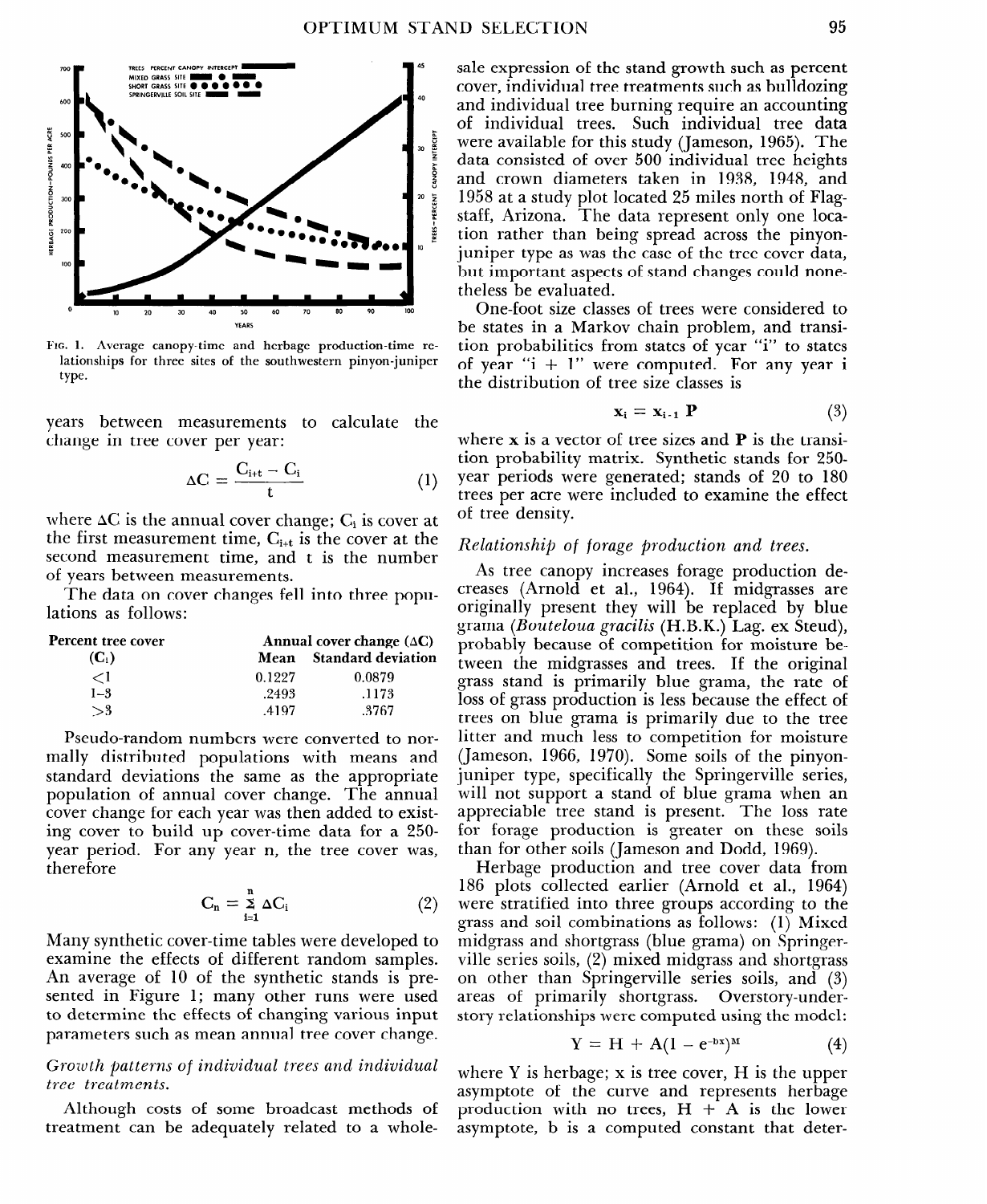mines curvature of the line, and M determines the location of the inflection point, if any (Jameson, 1967).

For the three groups of data the equations were:

Mixed grasses, Springerville soils,  
\n
$$
Y = 614 - 532 (1 - e^{0.098x})^{\frac{1}{2}}
$$
\n(4a)

Mixed grasses, other soils,  
 
$$
Y = 599 - 686 (1 - e^{0.014x})
$$
 (4b)

$$
1 - 333 - 000 (1 - C)
$$
 (10)

Shortgrass, Y = 433 - 322 (1 - e<sup>-0.036x</sup>)<sup> $\frac{1}{2}$ </sup> (4c)

## *Decline of forage production with time.*

The decline of herbage production with time was computed from the overstory-understory equations of the preceding section and synthetic tree-time relationships for both the tree cover method and the individual tree method (Fig. 1). Loss of forage for any year i, which will be prevented by treatment, is therefore

$$
L_i = Y_{i-m} - Y_i \tag{5}
$$

where  $L_i$  is the forage loss prevented,  $Y_i$  the forage at year i,  $Y_{i,m}$  the forage at the time of treatment, and m the years since treatment.

# **Recovery of Forage Increases Following Juniper Control**

Typical forage production with no trees is about 400 lb. per acre on shortgrass sites (equation 4c) and 600 lb. per acre on sites with mixed midgrasses and shortgrasses (equations 4a and 4b). Locations studied by Arnold et al. (1964) had an average recovery rate of 91.6 lb. per acre per year from time of tree control until the level of forage production without trees was reached. That is, for any year i, the gain in forage is

$$
G_i = 91.6 \text{ m} \tag{6}
$$

subject to the constraint that for blue grama sites

$$
Y_{i-m} + G_i \leq H \tag{7}
$$

where  $G_i$  is the gain following juniper control,  $Y_{i-m}$ is the forage production at treatment time, m is the years since treatment, and H is the maximum production of equation (4). Additional studies have indicated that, although loss rates and total losses are different, similar recovery rates can exist on Springerville sites, other mixed grass sites, and shortgrass sites. In some cases, particularly on the Springerville sites, recovery of forage is retarded by weed growth; to study this condition some calculations were made assuming no recovery of forage.

#### **Rate of Change of Treatment Costs**

Times required for cabling stands developed by equation (2) were calculated from the stand data for each of the 250 years according to formulas presented by Cotner (1963):

$$
\log v = 1.955 + 0.01629c \tag{8}
$$

where v is cabling time per acre in seconds and c is percent tree cover.

The difference in the time required to treat a stand in two successive years can thus be computed from equation (8) by inserting the appropriate tree cover. Percent of time changes for each year is identical to percent of treatment cost change and an expression of treatment costs in dollars is not required for this study.

Time required to treat these stands by individual tree burning and bulldozing was calculated for each of 250 years by formulas presented by Cotner and Jameson (1959). The time required for burning is:

$$
v_x = 0.0303 + 0.015x + 0.001x^2 \tag{9}
$$

where v is time in minutes and x is tree height in feet. The total time per acre for burning is determined by using the vector  $x$  (equation 3) in the time formula (equation 9). The travel time between trees is:

$$
\mathbf{v}_{\mathbf{f}} = 0.4204\mathbf{f} \tag{10}
$$

where v is time in seconds and f is distance between trees in feet. Distance between trees was changed by changing the number of trees per acre.

Time required to bulldoze each tree is:

$$
v_x = 0.041 - 0.00053x + 0.00058x^2
$$
 (10a)

where v is time in minutes and x is tree height in feet; and travel time between trees is:

$$
\mathbf{v}_{\mathbf{f}} = 0.5268 \mathbf{f} \tag{10b}
$$

where v is time in seconds and f is distance between trees in feet.

Total treatment time v for both burning and bulldozing cases is  $v_x + v_f$ . As in the case of cabling, percentage treatment time changes of bulldozing are equivalent to percentage cost changes without modification (Table 2). In the case of individual tree burning, however, the cost during burning is greater than the cost of travel between trees because of the expenditure of torch fuel. In the study by Cotner and Jameson (1959) the cost of burning in an individual tree burning operation was 1.779 times the cost of travel in this type of treatment; therefore, burning times were multiplied by this figure to make the two time figures equivalent. Since the computations require only percent of change, rather than actual costs, all other figures in this report are computed without assigning dollar values.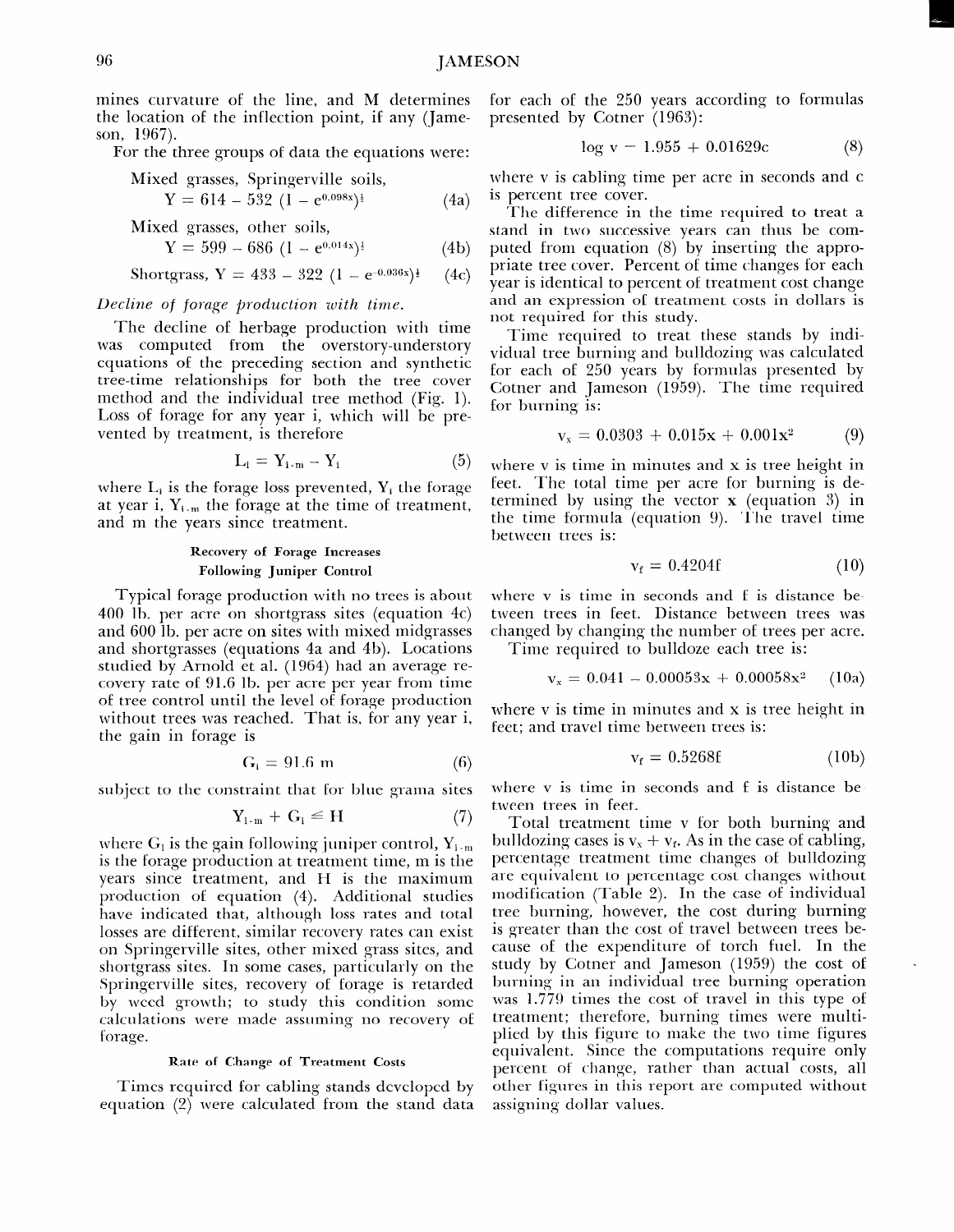## Computation of Optimum Timing for Juniper Control

For computation of the best time to do a juniper control operation the reader is referred to Cotner (1963). His formula for discounting the future benefits of juniper control is as follows:

$$
PV_{TC} = \left(\sum_{i=C=1}^{R} \frac{1}{(1+r)^{i}} (a_{i}i)\right)
$$
  
+ 
$$
\left(\frac{1}{(1+r)^{R+i}} \frac{k_{1}}{r}\right)
$$
  
+ 
$$
\left(\sum_{i=C=1}^{D} \frac{1}{(1+r)^{i}} (a_{2}i)\right)
$$
 (11)

$$
+\left(\frac{1}{(1+r)^{D+1}}\frac{k_2}{r}\right)
$$

where:

 $PV =$  present value of flow of "gross" benefit

 $T =$  time (years)

- $C\,=\,$  initial year of contro
- ${\rm D}\, =\,$  years required for site to reach maximum depletic if not controlled.
- $R =$  years required for site to recover full potenti after treatment.
- $a_1$  = average rate of recovery from  $T_c$  to  $T_m$

 $a_2$  = average rate of depletion from  $T_a$  to  $T_a$ .

- $k_1$   $\equiv$  potential annual gain after full recovery (produ tion at full recovery less production at  $T_c$ ).
- ${\rm k}_{2}=$  potential annual loss after full depletion (produ tion at  $T_c$  less production at full depletion).
	- $i = 1, 2, 3, \ldots \infty$  (years)
	- ${\rm r\, = \, \, \rm interest\,\, rate}$

Since the rate of depletion is nonlinear and "full depletion" takes many years, this formula can be made more usable by considering that change is always occurring and portions II and IV of equation  $(11)$ , which deal with steady state conditions, can thus be omitted. Only portions I and III of equation (11) are used to accumulate values of discounted forage production for some given planning period. The average rate of recovery times the numbers of years of recovery  $(a_1i)$  is replaced by  $G_i$ , which is the difference between production at the time of control and production at i years following control. The average rate of depletion times the number of years of depletion  $(a_2i)$  is replaced by Li, which is the difference between production at the time of control and production that would have occurred at year i had the control not been undertaken. Terms I and III can be

combined by adding  $G_i$  and  $L_i$ . The equation for a 50 year planning period then becomes:

$$
PV_{TC} = \sum_{i=C=1}^{50} \frac{1}{(1+r)^i} (G_i + L_i)
$$
 (12)

Values of  $L_i$  can readily be computed by using the synthetic stand tables together with the equations for overstory-understory relationships (4a, 4b, 4c). The value of  $G_i$  can be taken to be 91.6 (with the restriction that total production does not exceed H of equation 4).

With the above information available, selection of the optimum time for a given control operation is that time when rate of change in benefits (discounted at an appropriate rate for an appropriate planning period) is equal to the rate of change of costs. The optimum cover condition is that cover which occurs at the optimum time.

Several parameters, including tree growth rate, the tree-forage relationship, rate of forage increase following recovery, discount rate, number of trees per acre (for individual tree treatments), and length of planning period, obviously could change the predicted optimum time of treatment. To investigate the magnitude of errors that might be introduced by misjudging these parameters, a range of values of each parameter was evaluated in the simulation runs.

#### Results and Discussion

The simplest case for evaluation is a fixed cost treatment: the rate of cost change of such a treatment is zero and the optimum time for treatment is that when the rate of benefit change is also zero. This occurs when a stand is mature and the tree cover is no longer increasing. Because future results are also included as well as the present situation, the "no change" condition is approximated when the stands have greater than  $25\%$  cover. "No change" stands would be the optimum for treatment with an aerial chemical spray that has a fixed cost regardless of tree cover; but low cost aerial sprays do not presently exist for pinyon-juniper control. Some newer mechanical methods using very large machines appear to be "fixed cost" methods, but cabling, burning, and bulldozing methods reported here are "variable cost" methods.

Results for other methods are influenced by the fact that treatment costs increase, often at an increasing rate, as the tree cover increases with time.

Because of the rapid decrease of forage production with only a sparse stand of trees, the rate of change of discounted value of the forage starts declining with the sparsest stand of trees. The rapid rise of treatment costs and the rapid decline of forage combine to produce optimum timing of variable cost treatment at an early stage of stand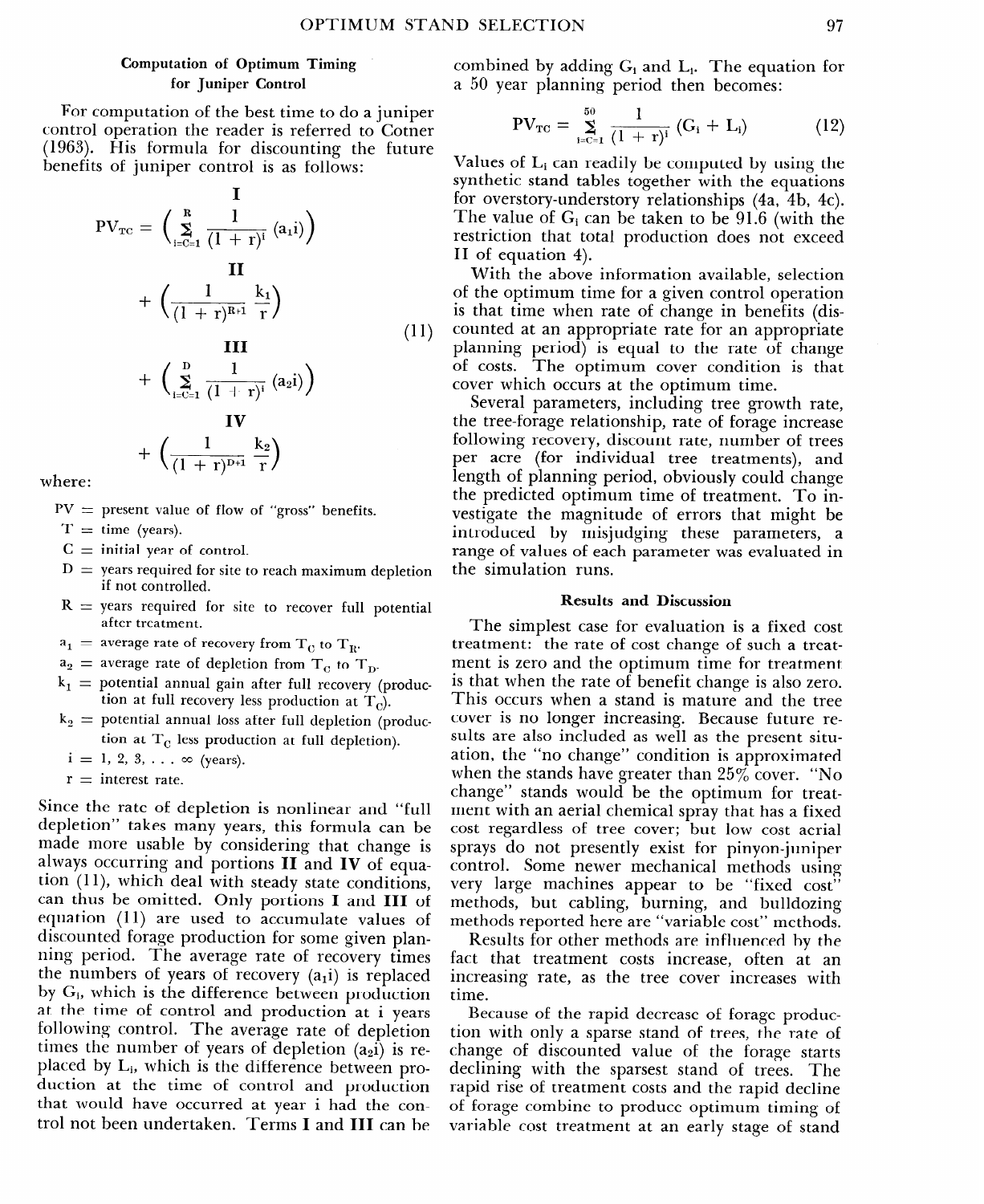|                           |                    | Optimum cover for control |                                   |           |
|---------------------------|--------------------|---------------------------|-----------------------------------|-----------|
| Synthetic<br>stand number | Shortgrass<br>site | site                      | Mixed grass Springerville<br>site |           |
|                           |                    | 6                         | 3                                 | Trees/acr |
|                           |                    |                           | h                                 |           |
| 3                         |                    |                           |                                   | 20        |
| 4                         |                    | 6                         | 6                                 | 40        |
| 5                         |                    |                           | 4                                 | 60<br>80  |
| ĥ                         |                    |                           |                                   | 100       |
|                           |                    | 5                         | 3                                 | 120       |
|                           | 5                  | 5                         | h                                 | 140       |
| Q                         |                    |                           | 5                                 | 160       |
| 10                        | 5                  | 6                         | 4                                 | 180       |

Table 1. Optimum tree cover (%) for pinyon-juniper **cabling for various synthetic stands.** 

| Table 2. Optimum tree cover (%) for individual tree   |  |
|-------------------------------------------------------|--|
| methods of pinyon-juniper control for various numbers |  |
| of trees per acre.                                    |  |

| Trees/acre | Optimum cover for<br>pinyon-juniper control |            |  |
|------------|---------------------------------------------|------------|--|
|            | Individual<br>tree burning                  | Bulldozing |  |
| 20         | 2                                           | 2          |  |
| 40         |                                             | 5          |  |
| 60         |                                             | 6          |  |
| 80         | 2                                           | .,         |  |
| 100        | 3                                           |            |  |
| 120        | 3                                           |            |  |
| 140        | 3                                           |            |  |
| 160        |                                             |            |  |
| 180        | 5                                           | Н          |  |

development. The number of years required to reach optimum timing was quite variable for the different stand situations studied, and significant changes in optimum time of treatment is introduced when mean annual tree cover change is given different values. The canopy cover at the optimum time, however, was restricted to the range of  $3-11\%$  (Table 1). In addition to being more consistent than time, cover is more readily identifiable than stand age under field conditions and is more germane to the management question of selection of optimal stands to treat.

The average optimum stand for control by cabling was about a 6.5% cover for the shortgrass and mixed grass sites. The forage decline on Springerville soils is more rapid, however, and eventually more severe than on the other sites. This gives a faster decline in the rate of change of benefits and accelerated the optimum tree cover for treatment by cabling from an average of 6.5% back to 4.5%. If the "no recovery" situation due to weed growth is assumed, prevention of losses remained as an important factor, but potential increases above that predicted at treatment time were not realized. Protection against future losses thus becomes predominant and the optimum cover for cabling on all sites dropped to 3%. In any case, the optimum situation for cabling is reached only where there are scattered stands of rather large trees; a stand of 4 to  $6\%$  cover normally contains many trees that are too small and flexible for adequate cabling. In practice, these optimum stands for cabling have been recognized intuitively by land managers and many have already been cabled.

Optimum cover for individual tree burning was in the range of 1 to  $3\%$  for all tree stands of 20 to 180 trees per acre and for all sites (Table 2). Optimum cover for bulldozing, on the other hand, increased with increase in number of trees. For example, on the shortgrass site optimum cover for bulldozing ranged from 2% with 20 trees per acre to 12% with 200 trees per acre. The other sites showed similar relationships.

Proper stand selection was the most critical for the burning treatment. Treatment of stands denser than the optimum increase benefits but increase costs even more. Treatment of stands with 8% cover rather than the optimum 3% reduced the benefit/cost ratio by 24%. A similar error in stand selection with mechanical methods caused less than a 10% reduction of the benefit/cost ratio.

Different discount rates from 1 to 10% resulted in differences in indicated profitability of treatment from fourfold to sixfold, but had little influence on selection of optimum time (or optimum stands) for treatment. For some synthetic stands, there was actually no difference in optimum cover regardless of discount rate; the average spread of optimum tree cover due to discount rate was about  $1\%$ .

Length of planning period was likewise unimportant in determining the optimum cover at the time of control provided that the planning period was 20 years or greater. Planning periods of 5, 10, 20, 30, 40, and 50 years were investigated; the 5- and 10-year periods resulted in about a  $1\%$ greater tree stand for the "optimum" condition, but there was no difference in any of the longer periods. The major effect of the shorter planning periods is to emphasize the uncertainty of future benefits; longer planning periods had more stable rates of benefit change.

The results obtained in this study apply to the variable cost treatments that are commonly used for juniper control. If a treatment were available at a fixed cost per acre the treatment would have a zero rate of change of cost for all tree cover. The optimum timing for such a treatment would be when the rate of change of benefits is also zero; in